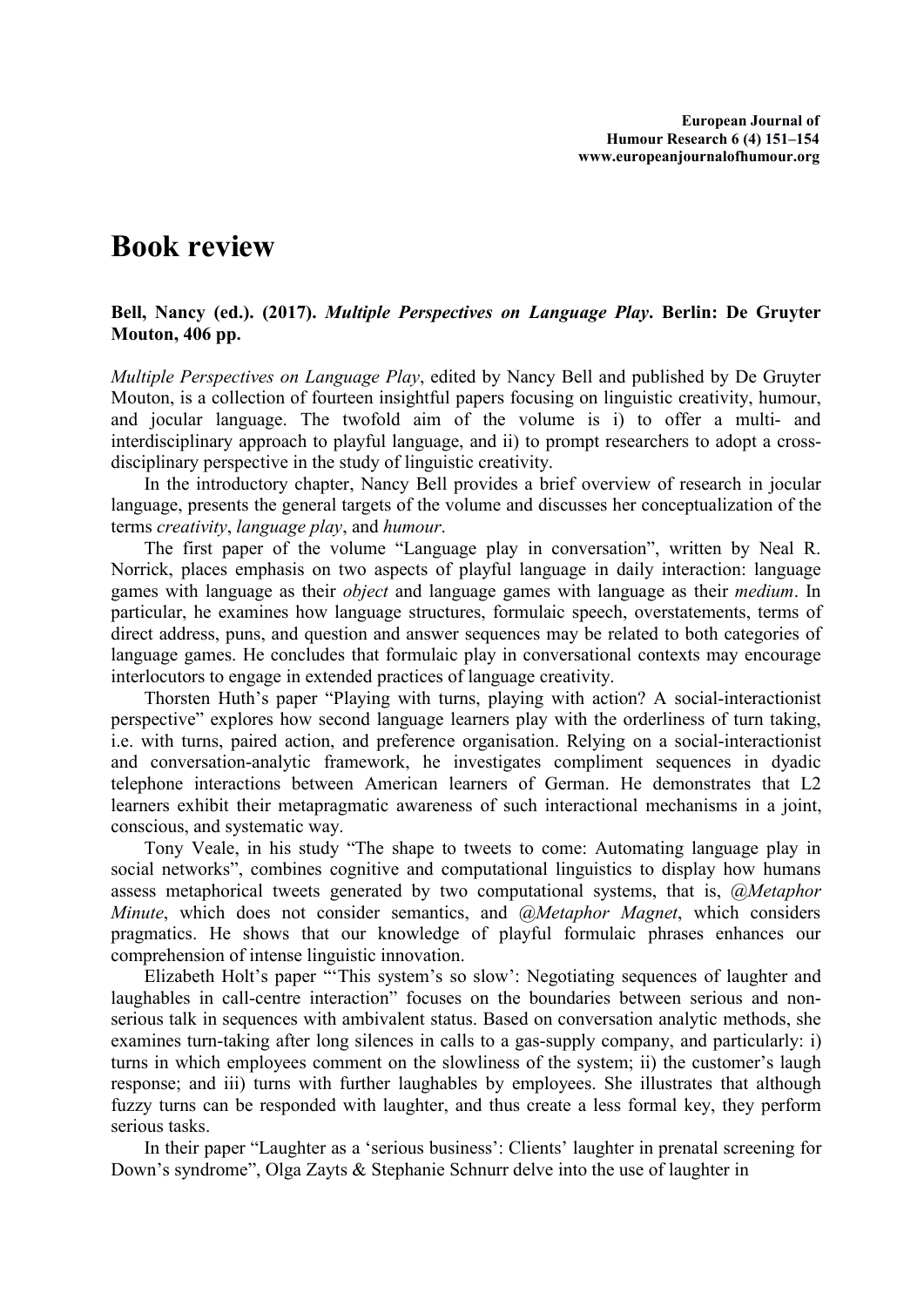asymmetric environments. Drawing on data from consultation interactions between nurses and pregnant women during prenatal screening for Down's syndrome, they concentrate on the reciprocation of the nurses' laughter by the clients. Through the lens of conversation analysis and ethnography, they uncover three basic functions of shared laughter: i) the management of risk talk, ii) the negotiation of participants' epistemic statuses and stances, and iii) the negotiation of deontic authority. In the first case, (non-)reciprocated laughter appears to exhibit affiliation, since clients align with nurses' attempt to soothe the pregnant women. In the other two cases, it may express disaffiliation given that it is used as a topic terminator, as a means to establish epistemic and deontic authority and as a mitigator to dispreferred actions.

Michael Haugh's paper "Jocular language play, social action and (dis)affiliation in conversational interaction" explores jocular mockery in everyday encounters between Australian and American speakers of English. By adopting an interactional pragmatics framework, he examines sequences in which speakers playfully make, and negotiate, a diminishing comment about oneself, another speaker or an absent third party. In particular, he places his emphasis on two analytical axes: jocular play *with* language, such as wordplay, and jocular play *in* language, such as the co-construction of humorous fantasy scenarios. He shows that speakers employ jocular play to affiliate with the affective/moral stances which are circulated during talk in interaction or to mask disaffiliative stances in delicate social actions such as complaints, criticisms, and disagreements.

In her paper "'Everything he says to me it's like he stabs me in the face': Frontstage and backstage reactions to teasing", Valeria Sinkeviciute reports on the ways participants in the Australian and the British reality show "Big Brother" respond to teasing. More specifically, she examines teasing episodes in frontstage (public) and backstage (personal) interactional settings. She illustrates that, while at the frontstage teasing may be treated as non-serious by the target, at the backstage it may be marked as impolite by the target and/or a third party via metalanguage. With regard to cultural differences, she observes that British participants tend to initiate meta-talk with the target while their Australian counterparts both express their support for the target and inform the teaser about his/her impolite behaviour. Furthermore, in the UK version the target may discuss the teasing incident with the teaser.

The next paper "Cities, conviviality and double-edged language play" written by Emi Otsuji & Alastair Pennycook, evolves around language play in metrolingual urban spaces, where people from diverse environments interact and (re)shape their linguistic landscapes in creative ways. By analysing workplace encounters in Sydney, they argue that metrolingual conviviality has a double-edged character as it can sway between inclusiveness and exclusiveness. In the first case, language play may celebrate diversity and confirm bonds of intimacy and solidarity via fluidity, while in the latter, it can be used to impose cultural, gendered, and racial conformity via fixity.

David Hann's paper "Building rapport and a sense of communal identity through play in a second language classroom" investigates how language playfulness can be a useful tool among second language speakers with respect to the construction of in-group cultural identities. Relying on the concepts of *frame* (Goffman 1974), *heteroglossia* (Bakhtin [1935] 1981), and *recontextualisation* (Bauman & Briggs 1990), he focuses on jocular conversational episodes between an instructor and two low proficiency adult learners in an English-for-Business course. He reveals that language play may function as an effective vehicle through which errors in L2 are transformed into acts of affiliation, and thus contribute to the shape of collective identities.

The next contribution entitled "The first English (EFL) lesson: Initial settings or the emergence of a playful classroom culture" and written by Jet Van Dam & Anne Bannink sheds light on the different nuances of language play in first English lesson of a Dutch secondary school. Through a combination of educational ethnography, sociocultural approaches, and the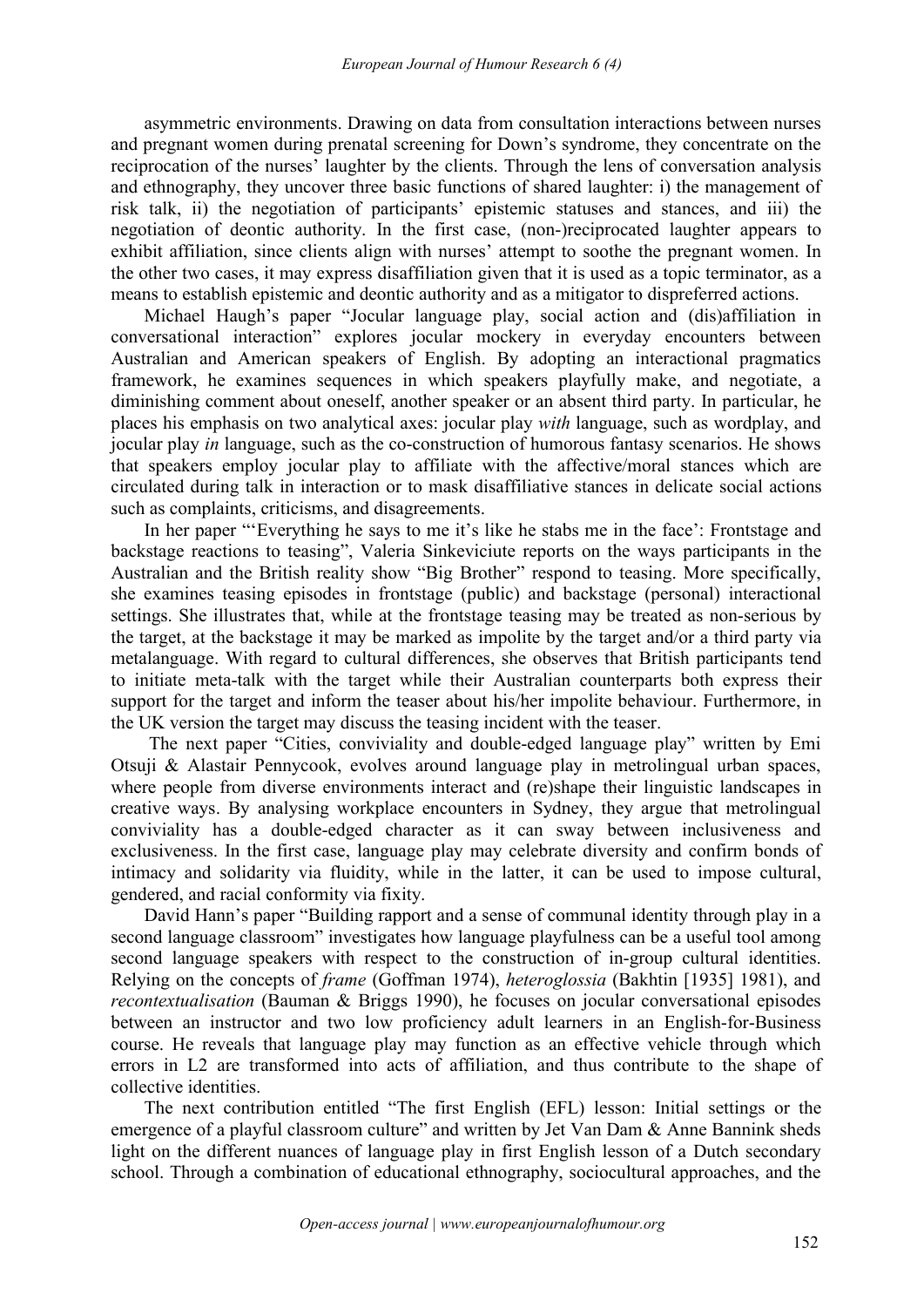Dynamic Discourse Model (Polanyi & Scha 1983; Polanyi 1988), they evince that the multiple forms of classroom playfulness such as all-class chorusing, chants, role-playing games, and dramatisation discursively build a culture of play.

In the chapter "The emergence of creativity in L2 English: A usage-based case-study", Søren W. Eskildsen deals with the role of creative language in second language acquisition. From the standpoint of usage-based linguistics (Cadierno & Eskildsen 2015), trace-back methodology (Lieven et al. 2009; Vogt & Lieven 2010), and conversation analysis, he investigates the linguistic repertoire of an adult L2 learner as a beginner and as an advanced student, namely from a longitudinal perspective. He argues that routines play a significant role in L2 learning and that creativity lies in the deconstruction of fixities.

Jiyun Kim, in her paper "Teaching language learners how to understand sarcasm in L2 English", shows how L2 learners can benefit from an innovative pedagogical intervention, based on Systemic-Theoretical Instruction and on the notion of Schema for the Orienting Basis of Action (Gal'perin 1989, 1992), in order to understand sarcasm. Through the analysis of pre and post-instruction focus-group discussions with Korean advanced level university learners of L2 English, it becomes evident that participants both expand the notion of sarcasm and enhance their ability to detect and comprehend sarcasm.

The next article entitled "Anti-language: Linguistic innovation, identity construction, and group affiliation among emerging speech communities" and co-authored by Natalie Lefkowitz & John S. Hedgcock explores creativity in anti-language use. In particular, the authors examine the linguistic features and the sociolinguistic functions of four anti-language practices: i) Verlan, ii) novel francophone usage in social media, iii) deliberate underperfomance in the FL language, and iv) speaking Spanish as a heritage language. As they demonstrate, antilanguage is characterised by fluidity and comprises a continuum of features.

The last essay of the book, entitled "Celebrations of a satirical song: Ideologies of antiracism in the media" and written by Julia McKinney & Elaine W. Chun shows how a satirical anti-racist video which humorously rebuts stereotypes against the Asian culture was received and commented on by mainstream media. The authors argue that, although media discourses adopt an explicit anti-racist perspective, they end up reproducing racist values and beliefs.

The volume *Multiple Perspectives on Language Play* is an invaluable asset for researchers and students who are interested in linguistic playfulness, humour, and creativity. All fourteen contributions successfully manage to provide the reader with a multi- and interdisciplinary scope on the phenomena examined, thus confirming that "layering" (King & Mackey 2016), i.e. the pursuit of research problems via a range of epistemological lenses, offers a versatile and thorough account of language phenomena. Conversation analysis, second language acquisition, educational ethnography, cognitive linguistics, computational linguistics, usage based linguistics, psychology, to name few of the approaches employed by the contributors, compose an appealing mosaic of different perspectives which enrich our understanding of language play. In addition, the exploration of language play in multiple interactional contexts constitutes an important merit of the volume: friendly conversations, TV shows, media, institutional talk, such as workplace, medical encounters, and classroom interaction. Since four articles focus on second language acquisition, the volume would also be a major appeal to those interested in L2 issues. Since the majority of the papers put emphasis on English language, it would be interesting to explore linguistic practices of playfulness in other languages in the future. Overall, this edited volume is a significant contribution to the relevant literature and highly recommended.

> **Rania Karachaliou** University of Patras, Greece [ramelene@gmail.com](mailto:ramelene@gmail.com)